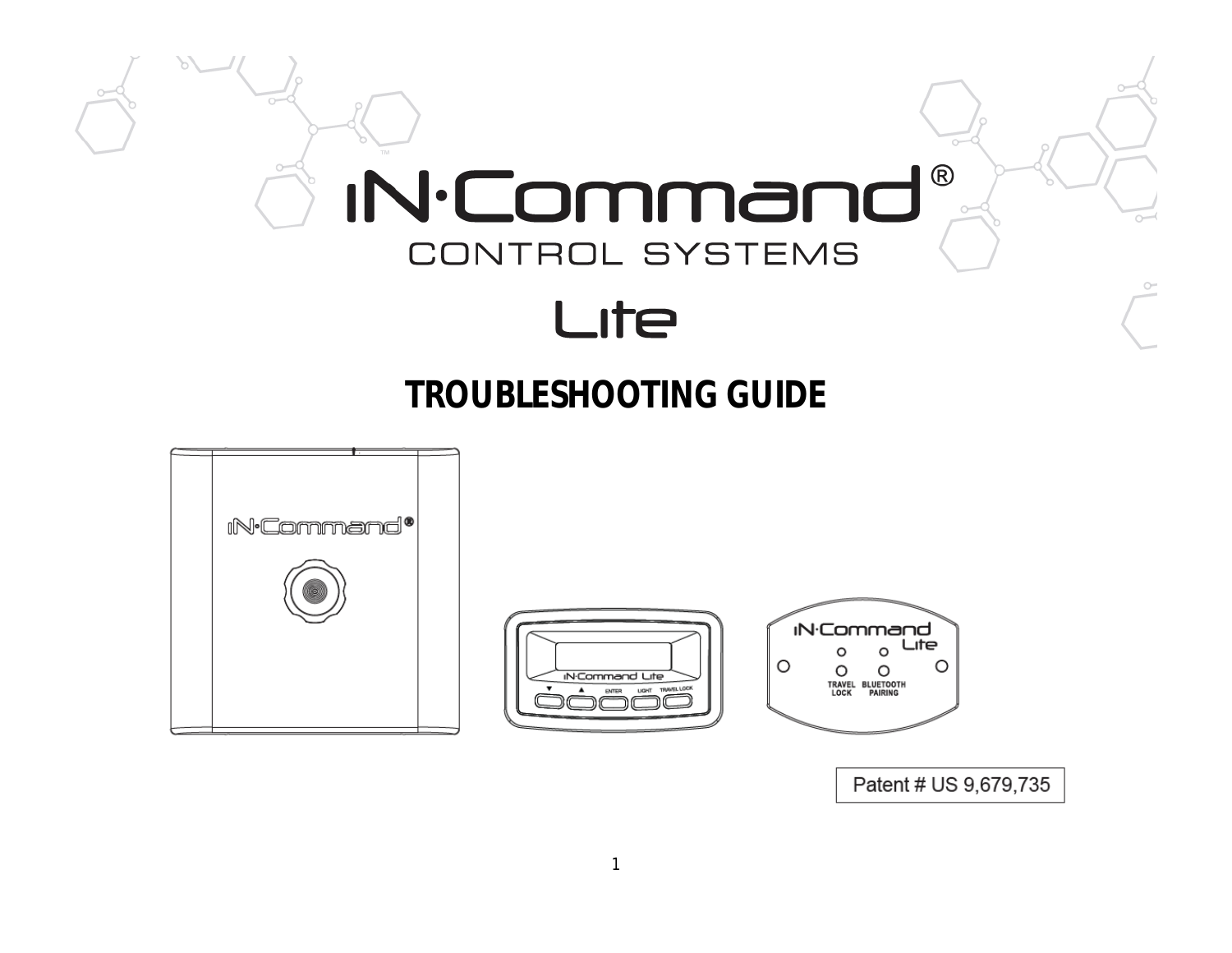# **TABLE OF CONTENTS**

| Troubleshooting. |
|------------------|

## **Introduction**

The iN-Command Lite system is comprised of two parts; the BCM (Body Control Module) and either the DC (Display Commander) or SP (Switch Plate). The iN-Command Lite system works in conjunction with the RV Switch Panel to provide remote app control for one light group and up to seven motor functions. The DC or SP will automatically power on once power is applied.

This guide is made to ease troubleshooting the iN-Command Lite system. It will cover the wiring code and where those wires are connected on the BCM (Body Control Module) and either the DC (Display Commander) or SP (Switch Plate), system functions, and what to look for to discern where a problem could be.

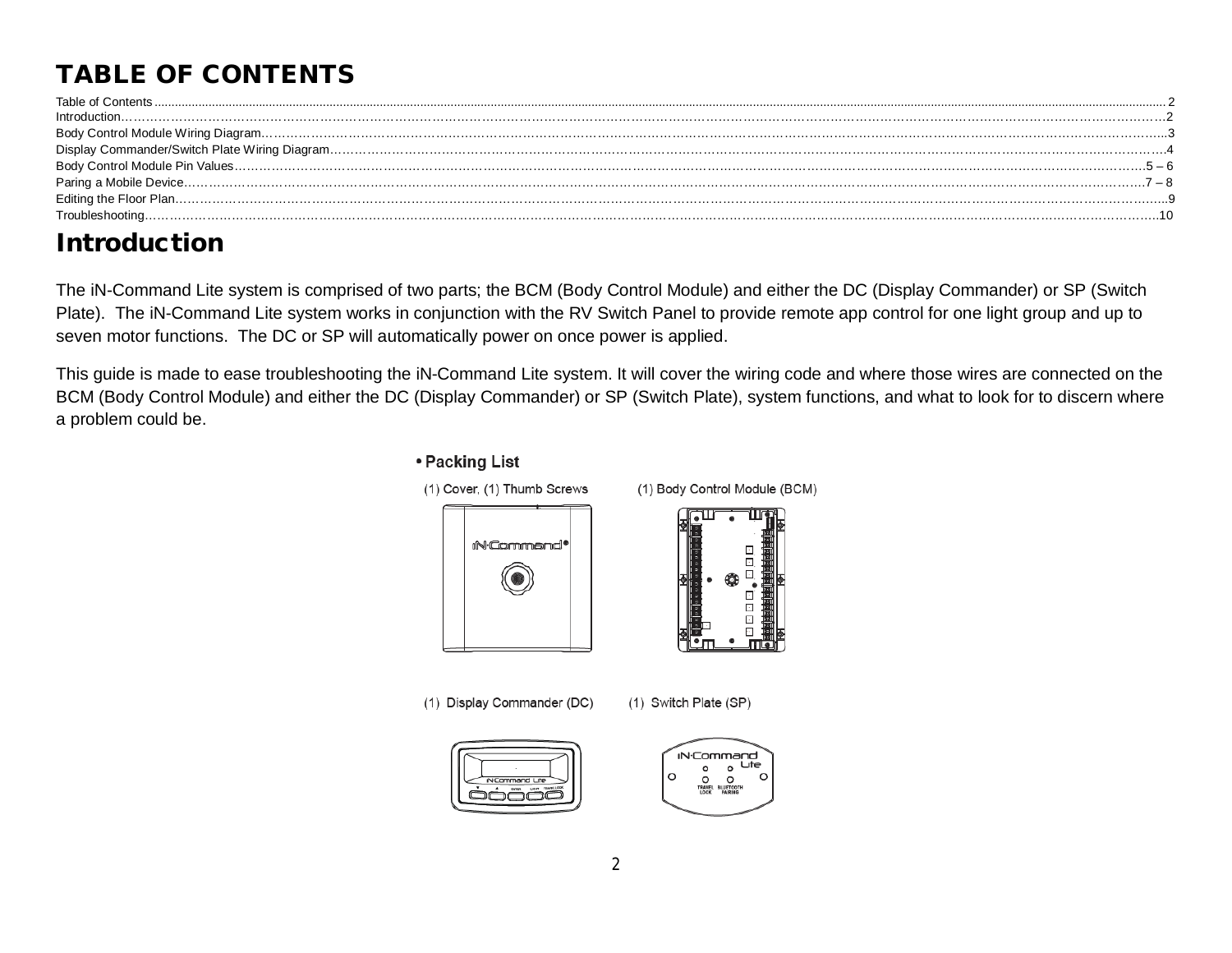#### **Electric Wiring Guide for the BCM**

BCM Pins 1-18 are on the Left side, ascending from Top to Bottom. BCM Pins 19-36 on the Right side, ascending from Bottom to Top. BCM Pins GND, RX, TX and +12V DC (DC RX/TX wires) are at the Top Right Side.

The TX (transmit) and RX (receive) connections at each device are crossed (crossover cable).

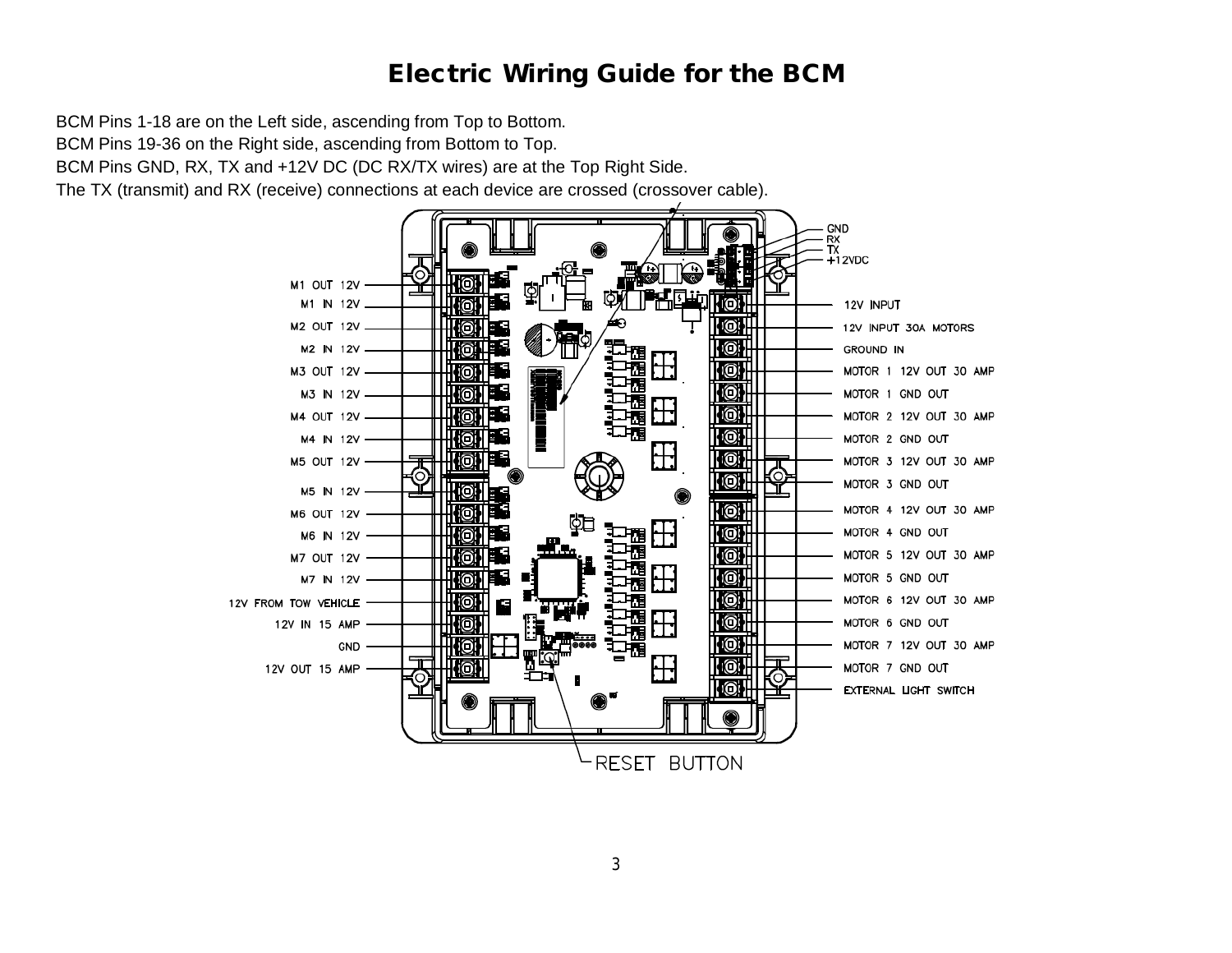#### **Electric Wiring for the DC/SP**

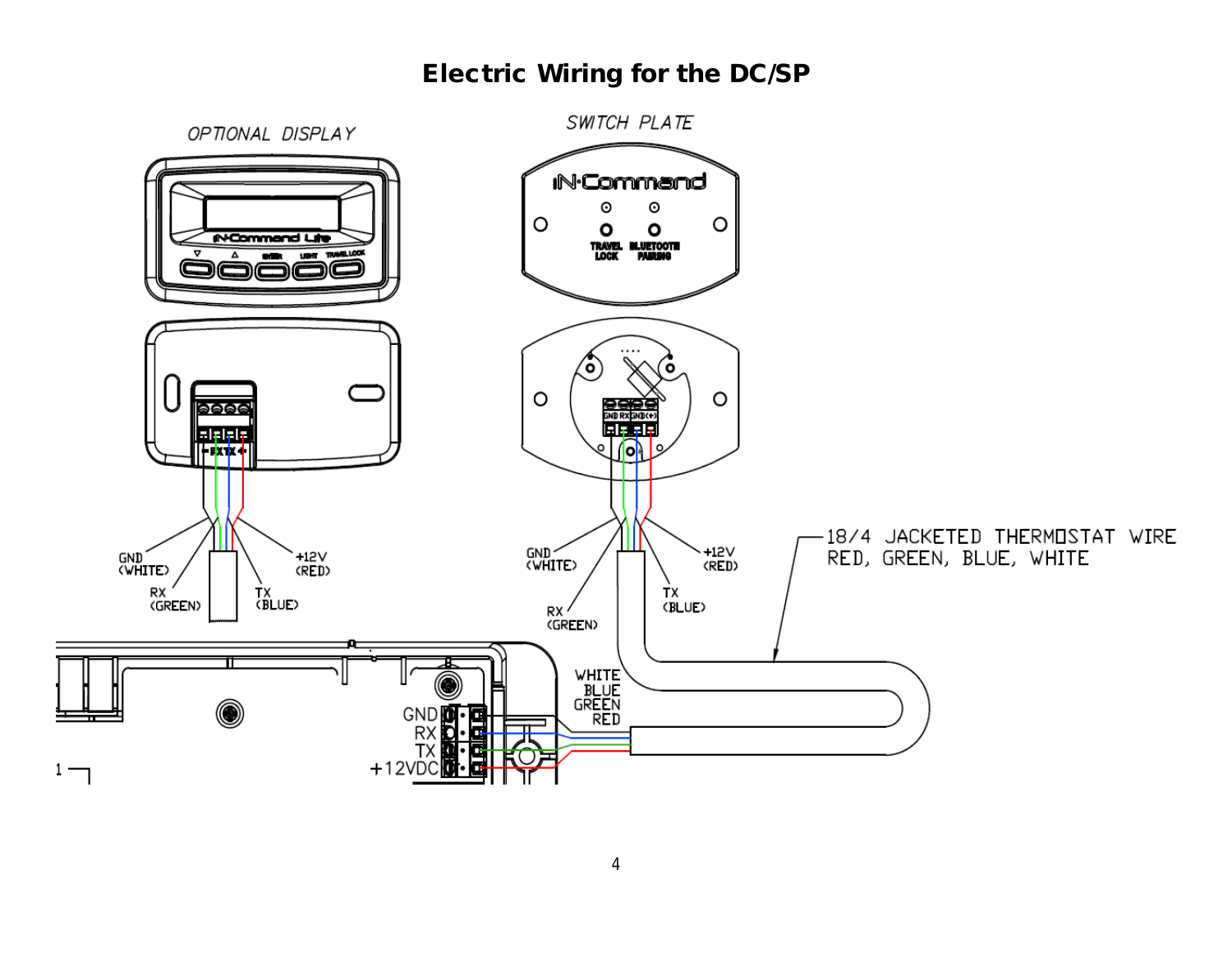## **BCM Pin Values**

|                     | Pin            | Name                         | <b>BCM Function</b>              | <b>Note</b>                     | Amps | <b>DMM</b> |
|---------------------|----------------|------------------------------|----------------------------------|---------------------------------|------|------------|
|                     |                | Motor 1 Out 12V from         |                                  |                                 |      |            |
|                     | 1              | Switch                       | 12V for Motor 1 Extend           | Reversing Polarity DC Motor     |      | 12V/GND    |
|                     | $\overline{2}$ | Motor 1 In 12V from Switch   | 12V for Motor 1 Retract          | Reversing Polarity DC Motor     |      | 12V/GND    |
|                     |                | Motor 2 Out 12V from         |                                  |                                 |      |            |
|                     | 3              | Switch                       | 12V for Motor 2 Extend           | Reversing Polarity DC Motor     |      | 12V/GND    |
|                     | $\overline{4}$ | Motor 2 In 12V from Switch   | 12V for Motor 2 Retract          | Reversing Polarity DC Motor     |      | 12V/GND    |
|                     |                | Motor 3 Out 12V from         |                                  |                                 |      |            |
|                     | 5              | Switch                       | 12V for Motor 3 Extend           | Reversing Polarity DC Motor     |      | 12V/GND    |
|                     | 6              | Motor 3 In 12V from Switch   | 12V for Motor 3 Retract          | Reversing Polarity DC Motor     |      | 12V/GND    |
|                     |                | Motor 4 Out 12V from         |                                  |                                 |      |            |
| Motor Switch Inputs | $\overline{7}$ | Switch                       | 12V for Motor 4 Extend           | Reversing Polarity DC Motor     | 30A  | 12V/GND    |
|                     | 8              | Motor 4 In 12V from Switch   | 12V for Motor 4 Retract          | Reversing Polarity DC Motor     |      | 12V/GND    |
|                     |                | Motor 5 Out 12V from         |                                  |                                 |      |            |
|                     | 9              | Switch                       | 12V for Motor 5 Extend           | Reversing Polarity DC Motor     |      | 12V/GND    |
|                     | 10             | Motor 5 In 12V from Switch   | 12V for Motor 5 Retract          | Reversing Polarity DC Motor     |      | 12V/GND    |
|                     |                | Motor 6 Out 12V from         |                                  |                                 |      |            |
|                     | 11             | Switch                       | 12V for Motor 6 Extend           | Reversing Polarity DC Motor     |      | 12V/GND    |
|                     | 12             | Motor 6 In 12V from Switch   | 12V for Motor 6 Retract          | Reversing Polarity DC Motor     |      | 12V/GND    |
|                     |                | Motor 7 Out 12V from         |                                  |                                 |      |            |
|                     | 13             | Switch                       | 12V for Motor 7 Extend           | Reversing Polarity DC Motor     |      | 12V/GND    |
|                     | 14             | Motor 7 In 12V from Switch   | 12V for Motor 7 Retract          | Reversing Polarity DC Motor     |      | 12V/GND    |
|                     |                |                              |                                  |                                 |      |            |
|                     |                |                              |                                  | <b>Lock Out Motor Functions</b> |      |            |
| <b>Travel Lock</b>  | 15             | Lockout Signal In 12V        | 12V Input from Tow Vehicle Brake | when 12V Present                |      | <b>12V</b> |
|                     |                |                              |                                  | From Converter, Main            |      |            |
|                     | 16             | Light 12V 15A In             | Input                            | Breaker box                     |      | 12V        |
|                     |                |                              | Just a Terminal, No PCB Trace    |                                 | 15A  |            |
| Lighting I/O        | 17             | Light GND                    | Needed                           |                                 |      | <b>GND</b> |
|                     | 18             | Light 12V 15A Out            | Output 12V From Pin 16 In 12V    |                                 |      | 12V        |
|                     | 19             | External Light Switch 12V In | 12V Input from External Switch   |                                 |      | <b>12V</b> |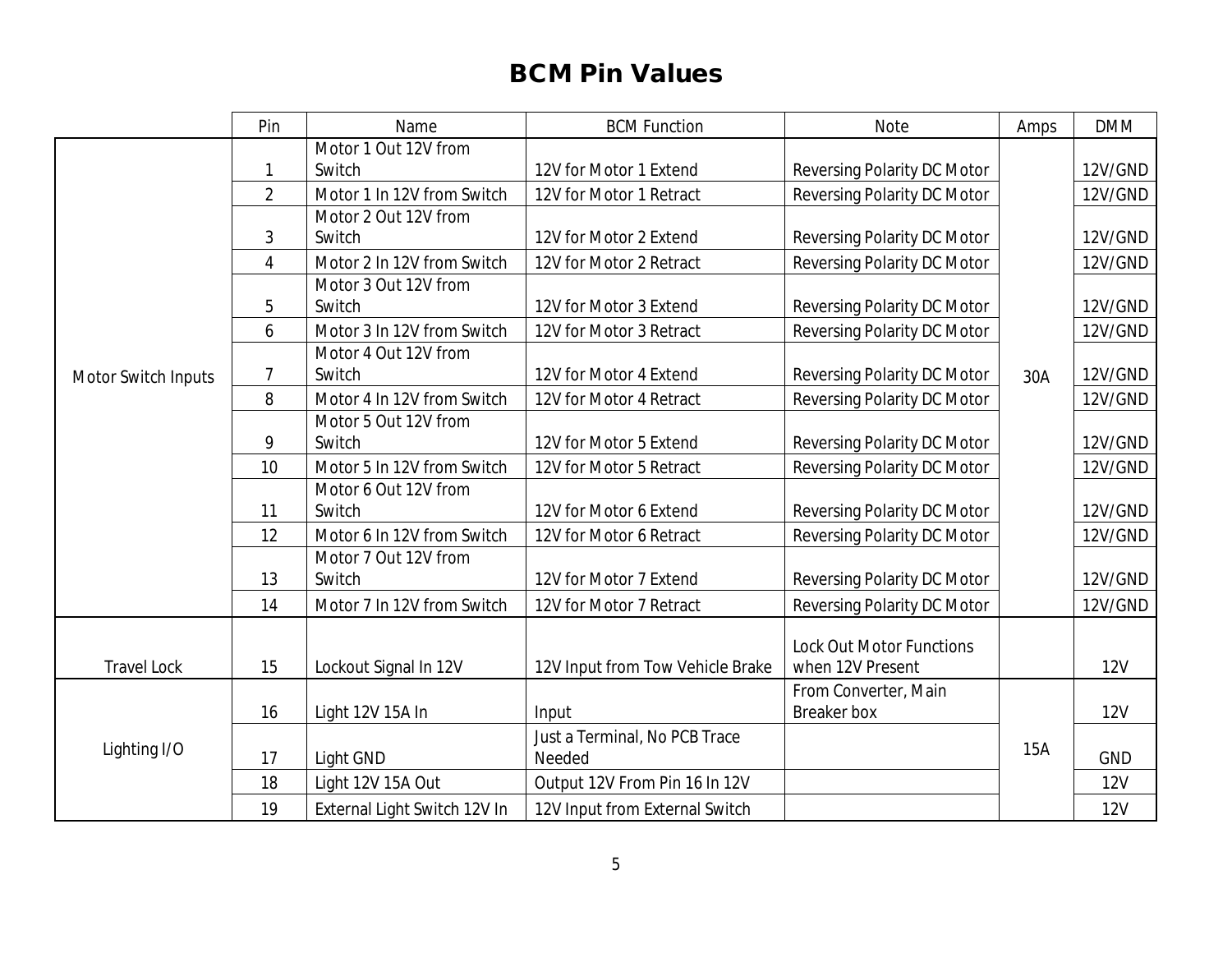|                      | 20 | Motor 7 In  | 12V for Motor 7 Retract          | Reversing Polarity DC Motor |     | 12V/GND    |
|----------------------|----|-------------|----------------------------------|-----------------------------|-----|------------|
|                      | 21 | Motor 7 Out | 12V for Motor 7 Extend           | Reversing Polarity DC Motor |     | 12V/GND    |
|                      | 22 | Motor 6 In  | 12V for Motor 6 Retract          | Reversing Polarity DC Motor |     | 12V/GND    |
|                      | 23 | Motor 6 Out | 12V for Motor 6 Extend           | Reversing Polarity DC Motor |     | 12V/GND    |
|                      | 24 | Motor 5 IN  | 12V for Motor 5 Retract          | Reversing Polarity DC Motor |     | 12V/GND    |
|                      | 25 | Motor 5 Out | 12V for Motor 5 Extend           | Reversing Polarity DC Motor |     | 12V/GND    |
| <b>Motor Outputs</b> | 26 | Motor 4 In  | 12V for Motor 4 Retract          | Reversing Polarity DC Motor | 30A | 12V/GND    |
|                      | 27 | Motor 4 Out | 12V for Motor 4 Extend           | Reversing Polarity DC Motor |     | 12V/GND    |
|                      | 28 | Motor 3 In  | 12V for Motor 3 Retract          | Reversing Polarity DC Motor |     | 12V/GND    |
|                      | 29 | Motor 3 Out | 12V for Motor 3 Extend           | Reversing Polarity DC Motor |     | 12V/GND    |
|                      | 30 | Motor 2 In  | 12V for Motor 2 Retract          | Reversing Polarity DC Motor |     | 12V/GND    |
|                      | 31 | Motor 2 Out | 12V for Motor 2 Extend           | Reversing Polarity DC Motor |     | 12V/GND    |
|                      | 32 | Motor 1 In  | 12V for Motor 1 Retract          | Reversing Polarity DC Motor |     | 12V/GND    |
|                      | 33 | Motor 1 Out | 12V for Motor 1 Extend           | Reversing Polarity DC Motor |     | 12V/GND    |
|                      | 34 | Chassis GND | <b>GND</b>                       |                             |     | <b>GND</b> |
| Power                | 35 | 12V In      | Electric Motor Feed from Battery |                             | 30A | <b>12V</b> |
|                      | 36 | 12V In      | <b>BCM Power from Converter</b>  |                             | 15A | <b>12V</b> |
| Display Commander    | 37 | 12V Out     | 12V Out Connect to DC            |                             |     | <b>12V</b> |
|                      | 38 | <b>TX</b>   | TX Out Connect to DC             |                             |     | <b>VDC</b> |
| Link                 | 39 | <b>RX</b>   | RX Out Connect to DC             |                             |     | <b>VDC</b> |
|                      | 40 | <b>GND</b>  | <b>GND Out Connect to DC</b>     |                             |     | <b>GND</b> |

The BCM should be wired correctly, without loose connections and +12VDC connected at pin 36. A RED LED will indicate that the BCM is powered and receiving 12V. The DC or SP is connected to the BCM with 4 wires in the upper right corner of the board: ground, receiver, transmit and 12V (GND, RX, TX, & 12V). When the SP is powered on, the RED and BLUE LED's will stay lit while the SP is initializing. Once the LED's turn off, the SP is ready for operation. When the DC is powered on, initializing will appear on the display. Once initializing is replaced by iN-Command Lite on the display, the DC is ready for operation.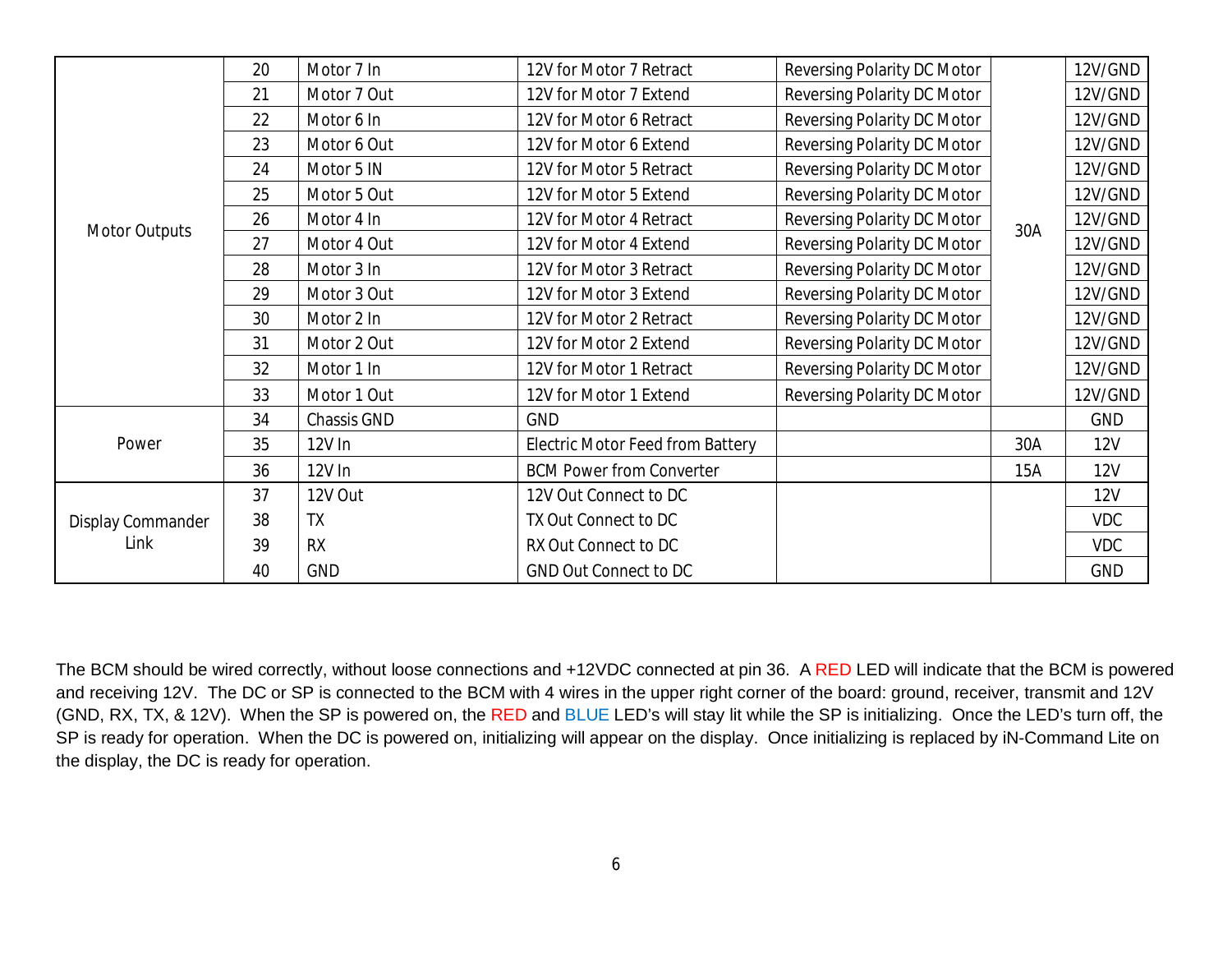#### **Pairing the Mobile App**

iN-Command Lite is able to pair with Android and iOS devices via the mobile app. Only one mobile device can be paired with iN-Command Lite at a time.

> 1 The first time the app is opened, the End User License Agreement (EULA) screen will appear. Scroll through the EULA screen and press "Accept".

| <b>END USER LICENSE AGREEMENT</b>                                                                          | LICCLI OTHER<br>2602 Marina Dr<br>Elkhart, IN 46514<br>info@asaelectronics.com |
|------------------------------------------------------------------------------------------------------------|--------------------------------------------------------------------------------|
| <b>WARNING: PLEASE READ ALL</b><br><b>INSTRUCTIONS AND WARNINGS BEFORE</b><br>HEING THE BIEDI AV COMMANDED | <b>ACCEPT</b><br><b>DISMISS</b>                                                |

2 Press the gear cog to enter the settings page.

3 Press "Select" button to connect the SP or DC.



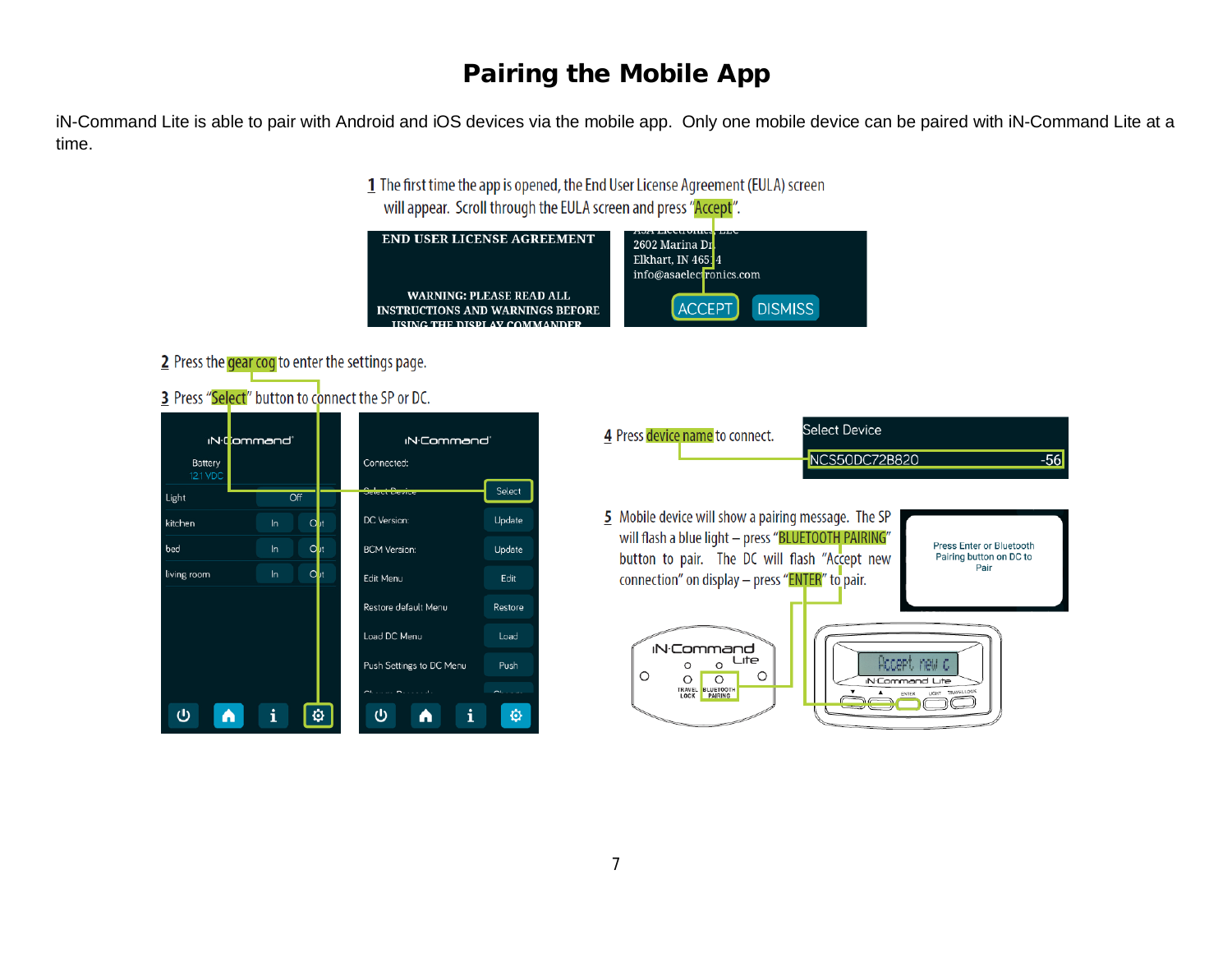6 Once paired, you'll need to enter a new passcode. Enter once more to confirm.





### **To connect NCS50DC/SP with another device, perform the following steps:**

NCS50SP: Long press "Bluetooth Pairing" button for 7 ~ 10 seconds to unpair device. NCS50SP will flash blue light twice when device is unpaired. NCS50DC: In DC Menu, select unpair device and press the enter button. A message of "Are You Sure" will appear. Press "Enter" button again. App: When powering down the App, select the box to "Unpair Device".



Note: If unable to pair a device, go through the above steps to unpair a device, to make sure there is still not a device connected to the NCS50DC/SP.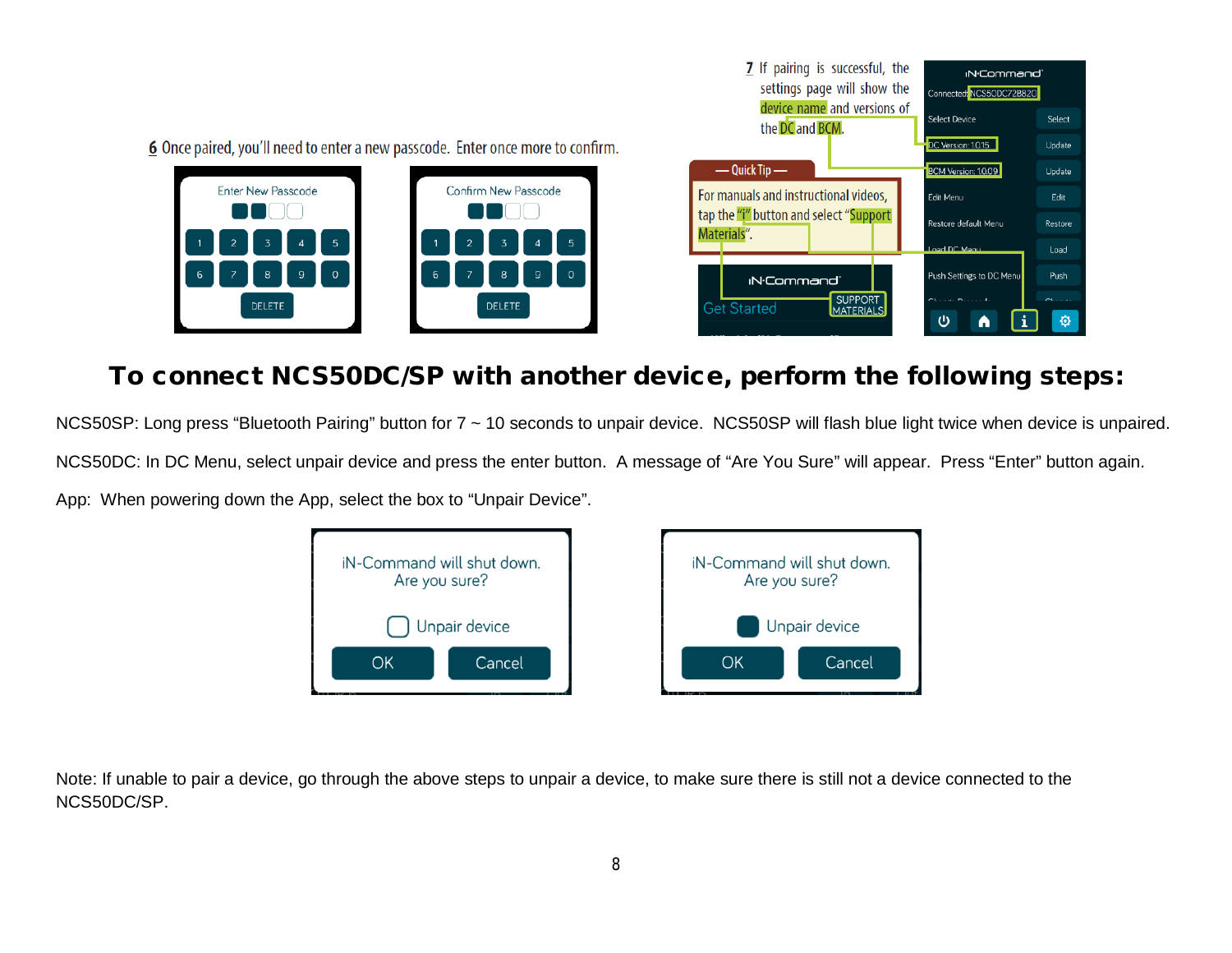#### **Editing the Floor Plan**



#### To edit the name, press on the **FUNCTION TEXT.**

A window to rename will open. Press "OK" once finished editing. (Text box is limited to 12 characters)



| Save               | Cancel |    |   |
|--------------------|--------|----|---|
| Light              |        | ON | ᆖ |
| Motor 1            |        | ON | ═ |
| Motor <sub>2</sub> |        | ON |   |
| Motor <sub>3</sub> |        | ON |   |

When all changes have been made, press the "SAVE" button.

| Save       | Cancel |    |     |
|------------|--------|----|-----|
| Light      |        | ON | ═   |
| Kitchen    |        | ON | $=$ |
| <b>Bed</b> |        | ON |     |

#### **Restore Default Floor Plan**

Press "RESTORE" next to 'Load Default Menu' Push Floor Plan from DC/SP to Mobile Device Press "LOAD" next to 'Load DC Menu'

**Push Floor Plan from Mobile Device to DC/SP** 

Press "PUSH" next to 'Push Settings to DC Menu'